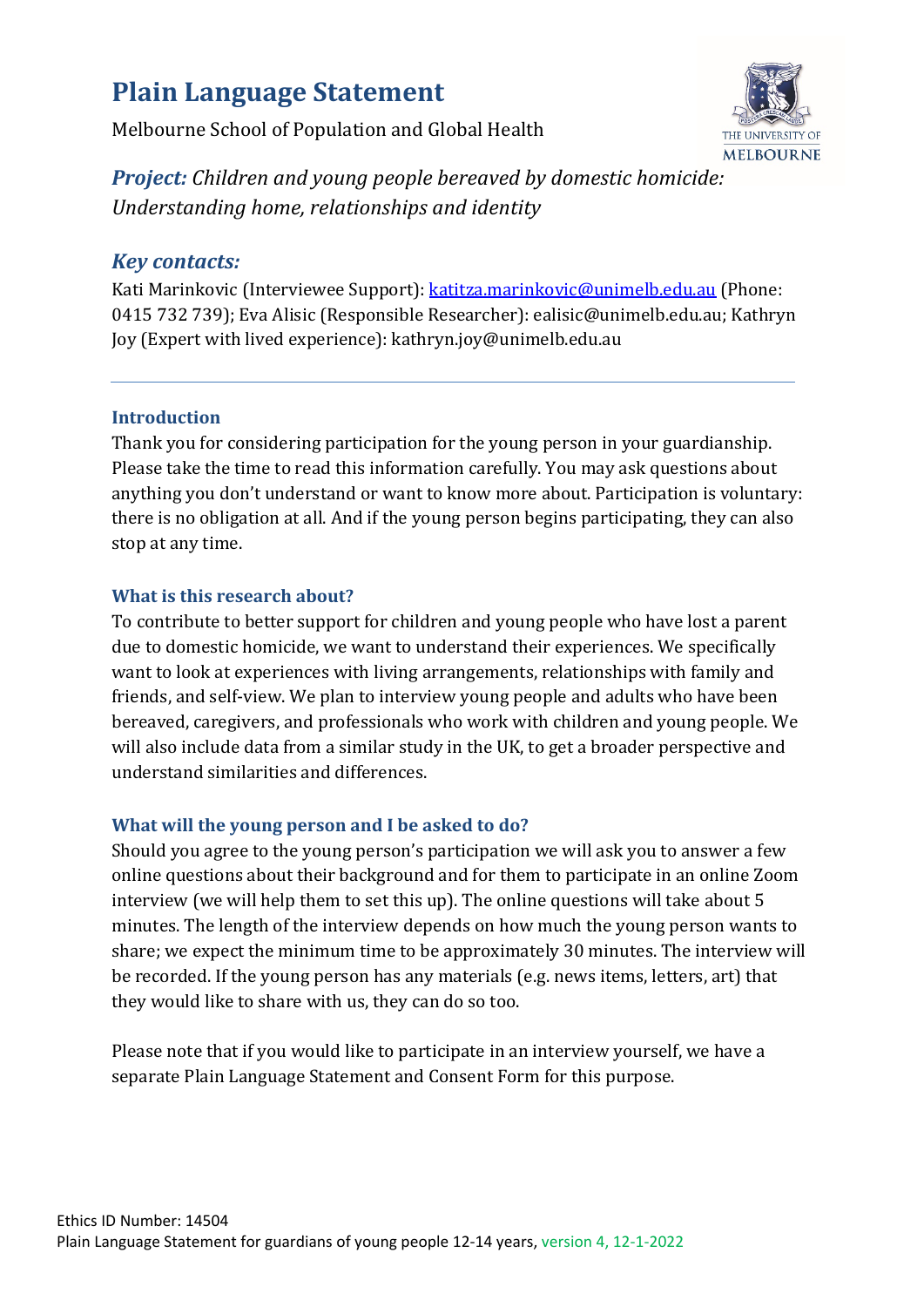### **What are the possible benefits?**

We hope that this project will lead to better support for young people and families affected by domestic homicide; we will share our findings with policy makers and practitioners for this purpose.

The young person will receive a \$30 gift card to thank them for their participation in the interview.

After the interview, the young person can be involved in next steps if they want to and if you agree to this: we will collect their ideas about possible next steps during the interview and will support a project (this could be an arts project, a media project, setting up a support group, or something else).

#### **What are the possible risks?**

Due to the topic, it is possible that the young person feels strong emotions during the interview. These are usually only temporary and we are experienced in supporting young people through this. The young person can also stop or skip questions at any time. We will give you both tips about mental health support options. We will check-in with you and the young person to see how they are after the interview (about 2-3 days and 2 weeks afterwards). If you or the young person tells us about anyone being at risk of harm, we will work with you and/or relevant services on a safety plan.

### **Does the young person have to take part?**

Not at all. Participation is completely voluntary. They can withdraw at any time before or during the interview. Please note that if they withdraw after the interview, their data may already have been included in the analysis and we cannot 'undo' that.

#### **Will the young person and I hear about the results of this project?**

Yes! We are keen to let you know the results. We will share a summary with you and the young person via email and they can be involved in sharing and discussing the results if they would like that and you agree to this (see 'what are the possible benefits' above).

#### **What will happen to information about the young person?**

We have several procedures to keep their information safe and confidential, subject to any legal requirements; for example, we won't share their name in our reports. Because of the frequent media exposure and the unique circumstances of families affected by domestic homicide, there is a possibility that someone recognises the young person's story. If this is a concern to you, we recommend that the young person does not participate.

For writing out (transcribing) the Zoom interviews, we may make use of the services of Otter.ai, a company that uses automated software rather than human transcribers. Information captured in the interview recording will be subject to Otter.ai's [Terms of](https://blog.otter.ai/terms-of-service/)  [Service](https://blog.otter.ai/terms-of-service/) and **Privacy Policy**. Otter.ai stores and processes information overseas.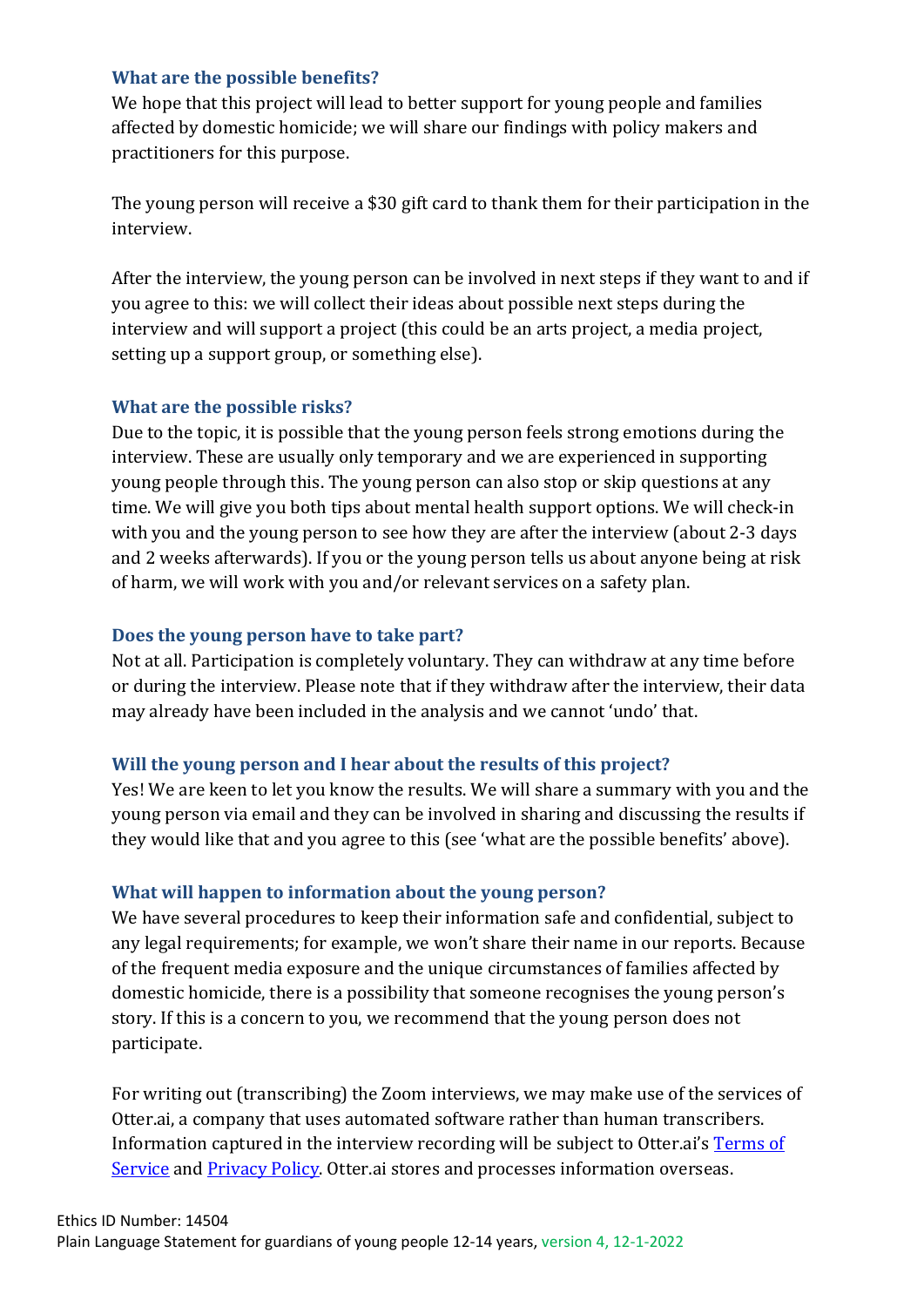We will keep information from the project on the servers of the University, in line with legal requirements, indefinitely. The young person's information may be used for future projects on domestic violence by members of our team (e.g. further international comparisons of families' experiences after domestic homicide).

### **Who is funding this project?**

This project is funded by the Australian Research Council (ARC).

## **Where can I get further information?**

If you would like more information about the project, please contact Kati Marinkovic (Interviewee Support) [katitza.marinkovic@unimelb.edu.au](mailto:katitza.marinkovic@unimelb.edu.au) (phone: 0415 732 739); Eva Alisic (Responsible Researcher): ealisic@unimelb.edu.au; and/or Kathryn Joy (Expert with lived experience): kathryn.joy@unimelb.edu.au. Our team also includes Cathy Humphries, Mira Vasileva, John Frederick, Anna Barrett, Vincent Lamberti, Lisa Albert, John Devaney, Oliver Eastwood, Ashwini Sakthiakumaran, Claire Houghton, Hannah Morrice, Zain Kurdi and Rowena Conroy.

## **Who can I contact if I have any concerns about the project?**

This project has human research ethics approval from The University of Melbourne (reference number 14504). If you have any concerns or complaints about the conduct of this research project, which you do not wish to discuss with the research team, you should contact the Research Integrity Administrator, Office of Research Ethics and Integrity, University of Melbourne, VIC 3010. Tel: +61 8344 1376 or Email: [research](mailto:research-integrity@unimelb.edu.au)[integrity@unimelb.edu.au.](mailto:research-integrity@unimelb.edu.au) All complaints will be treated confidentially. In any correspondence please provide the name of the research team and/or the name or ethics ID number of the research project.

## **Where can we get support if I want counselling for the young person or myself?**

There are several ways in which you can get one-off or multi-session counselling for the young person or yourself. These are all independent of this project. We are more than happy to talk about the options, also if you decide not to participate in the research.

In general, good places to start for one-off support are Kids Helpline (for children and young people up to 25 years and their carers: [https://kidshelpline.com.au](https://kidshelpline.com.au/) or phone 1800 55 1800), Life Line [\(https://www.lifeline.org.au](https://www.lifeline.org.au/) or phone 13 11 14) and Beyond Blue [\(https://www.beyondblue.org.au](https://www.beyondblue.org.au/) or phone 1300 22 4636). These services are all free of charge.

For multi-session support, a general practitioner (GP) can provide you with a mental health treatment plan to get a Medicare rebate and refer you to a mental health professional. You can also search for these yourself via Find [a Psychologist](https://www.psychology.org.au/Find-a-Psychologist) and [Find](https://www.aasw.asn.au/find-a-social-worker/search/) a Social [Worker](https://www.aasw.asn.au/find-a-social-worker/search/) (you can insert key words to search for specialisations). If you are in contact with a local Victim Support organisation, they will be aware of local options.